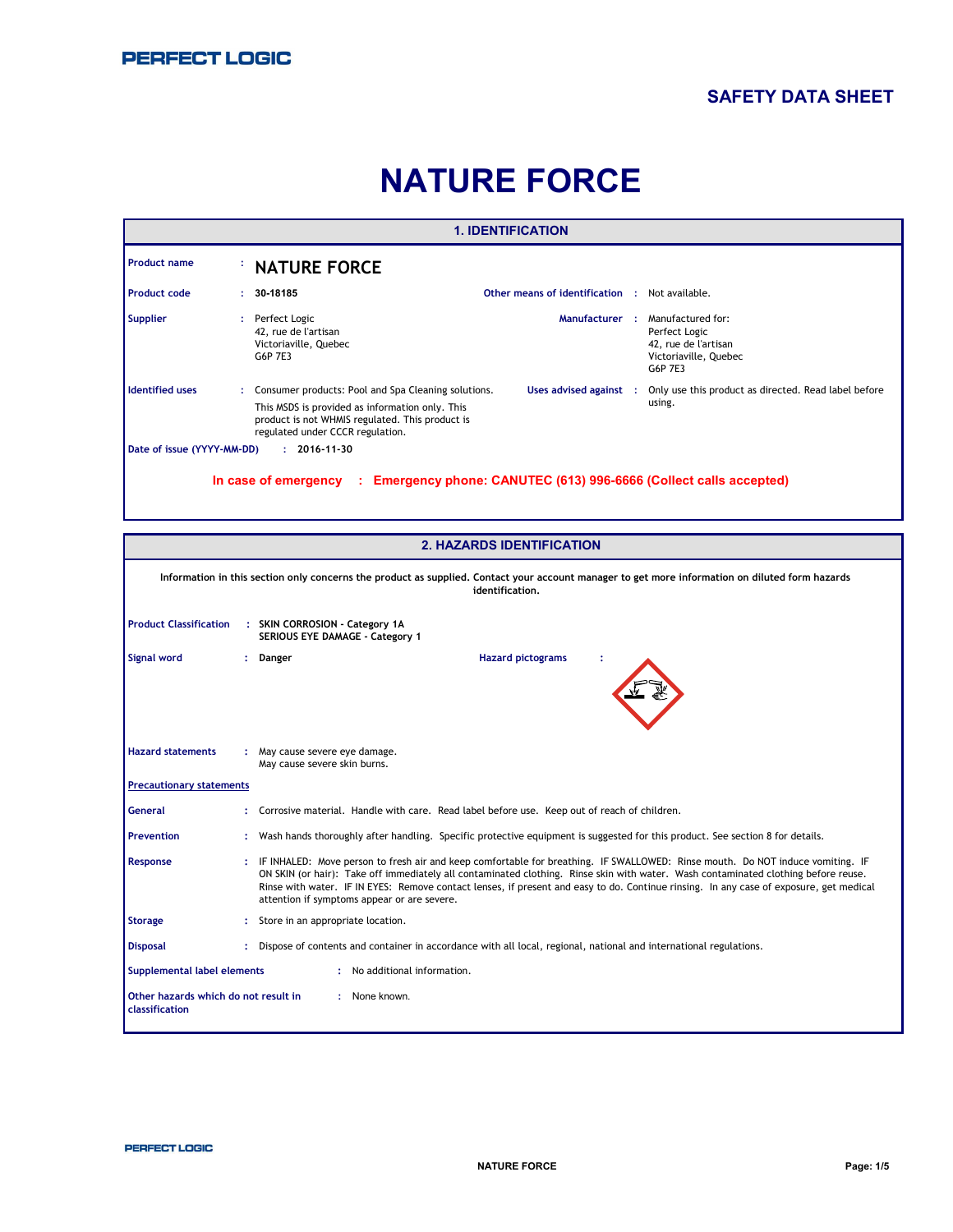| 3. COMPOSITION/INFORMATION ON INGREDIENTS                            |                   |                |
|----------------------------------------------------------------------|-------------------|----------------|
| Substance/mixture<br>Mixture<br>$\mathcal{L}$                        |                   |                |
| Ingredient name                                                      | <b>CAS number</b> | $%$ (w/w)      |
| Trade Secret: Organic acid                                           | ٠                 | $\geq 10 - 25$ |
|                                                                      |                   |                |
| Occupational exposure limits, if available, are listed in Section 8. |                   |                |

|                                            | <b>4. FIRST AID MEASURES</b>                                                                                                                                                                                                                                                                                                 |
|--------------------------------------------|------------------------------------------------------------------------------------------------------------------------------------------------------------------------------------------------------------------------------------------------------------------------------------------------------------------------------|
| Description of required first aid measures |                                                                                                                                                                                                                                                                                                                              |
| <b>Eye contact</b>                         | In case of contact with eyes, flush with fresh water. Check for and remove any contact lenses. Continue rinsing. If irritation persists, get<br>medical attention. Chemical burns must be treated promptly by a physician. Get medical attention if blistering occurs or redness persists.                                   |
| <b>Skin contact</b>                        | Wash contaminated skin with soap and water. Remove contaminated clothing and wash it before reuse. Chemical burns must be treated<br>promptly by a physician. Get medical attention if blistering occurs or redness persists.                                                                                                |
| Ingestion                                  | Rinse mouth with water. Do not induce vomiting unless directed to do so by medical personnel. Chemical burns must be treated promptly<br>by a physician. Get medical attention if symptoms occur.                                                                                                                            |
| <b>Inhalation</b>                          | Move victim to fresh air and keep at rest in a position comfortable for breathing. If it is suspected that fumes are still present, the rescuer<br>should wear an appropriate mask or self-contained breathing apparatus. Get medical attention if adverse health effects persist or are<br>severe. Maintain an open airway. |
|                                            | Most important symptoms/effects, acute and delayed                                                                                                                                                                                                                                                                           |
| <b>Eye contact</b>                         | Adverse symptoms may include the following:<br>pain<br>watering<br>redness                                                                                                                                                                                                                                                   |
| <b>Skin contact</b>                        | Adverse symptoms may include the following:<br>pain or irritation<br>redness<br>blistering may occur                                                                                                                                                                                                                         |
| Ingestion                                  | Adverse symptoms may include the following:<br>stomach pains                                                                                                                                                                                                                                                                 |
| Inhalation                                 | Adverse symptoms may include the following:<br>respiratory tract irritation<br>coughing                                                                                                                                                                                                                                      |
| Notes to physician                         | Treat symptomatically. Contact poison treatment specialist immediately if large quantities have been ingested or inhaled.                                                                                                                                                                                                    |
| See toxicological information (Section 11) |                                                                                                                                                                                                                                                                                                                              |

|                                                    | <b>5. FIRE-FIGHTING MEASURES</b>                                                                                                                                                                |  |
|----------------------------------------------------|-------------------------------------------------------------------------------------------------------------------------------------------------------------------------------------------------|--|
| <b>Extinguishing media</b>                         |                                                                                                                                                                                                 |  |
| Suitable extinguishing media                       | Use an extinguishing agent suitable for the surrounding fire.                                                                                                                                   |  |
| Unsuitable extinguishing media                     | None known.                                                                                                                                                                                     |  |
| Specific hazards arising from the<br>chemical      | In a fire or if heated, a pressure increase will occur and the container may burst.                                                                                                             |  |
| Hazardous thermal decomposition products           | Decomposition products may include the following materials:<br>carbon dioxide<br>carbon monoxide<br>sulfur oxides                                                                               |  |
| Special fire-fighting procedures                   | Promptly isolate the scene by removing all persons from the vicinity of the incident if there is a fire. No action should be taken<br>involving any personal risk or without suitable training. |  |
| Special protective equipment for fire-<br>fighters | Fire-fighters should wear appropriate protective equipment and self-contained breathing apparatus (SCBA) with a<br>full face-piece operated in positive pressure mode.                          |  |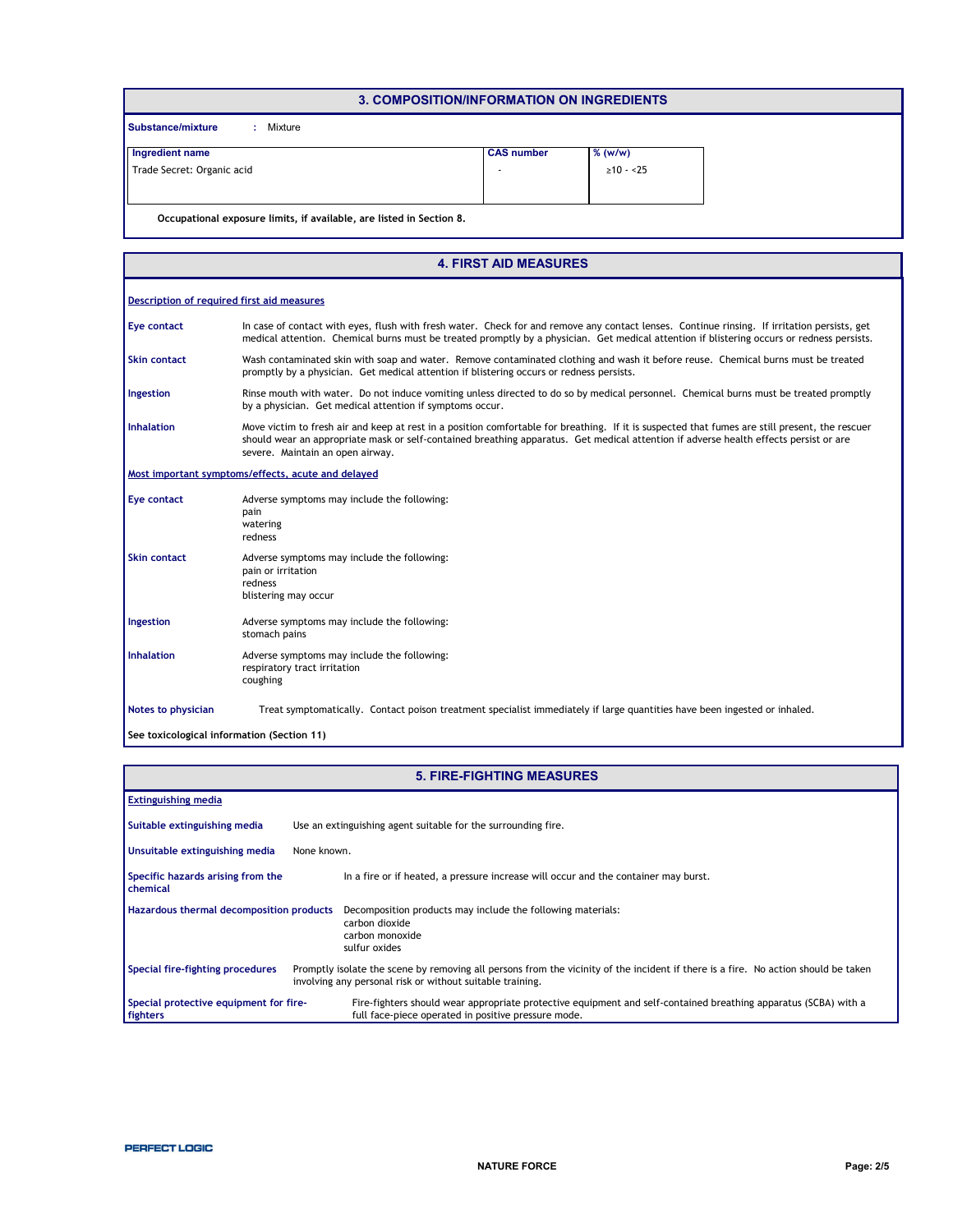#### **6. ACCIDENTAL RELEASE MEASURES**

| <b>Personal precautions</b> | No action shall be taken involving any personal risk or without suitable training. Evacuate surrounding areas. Keep unnecessary and<br>unprotected personnel from entering. Do not touch or walk through spilled material. Initiate spill response procedures if required. |
|-----------------------------|----------------------------------------------------------------------------------------------------------------------------------------------------------------------------------------------------------------------------------------------------------------------------|
| <b>Personal protection</b>  | Put on appropriate personal protective equipment (see Section 8).                                                                                                                                                                                                          |
| <b>Cleaning method</b>      | Contain and collect spillage with non-combustible, absorbent material e.g. sand, earth, vermiculite or diatomaceous earth and place in<br>container for disposal according to local regulations (see Section 13). Use a water rinse for final clean-up.                    |

#### **7. HANDLING AND STORAGE**

| <b>Handling</b>                       | Eating, drinking and smoking should be prohibited in areas where this material is handled, stored and processed. Workers should wash hands<br>and face before eating, drinking and smoking. Remove contaminated clothing and protective equipment before entering eating areas. See<br>Section 8 for additional information on hygiene measures.                                                                                        |
|---------------------------------------|-----------------------------------------------------------------------------------------------------------------------------------------------------------------------------------------------------------------------------------------------------------------------------------------------------------------------------------------------------------------------------------------------------------------------------------------|
| <b>Storage and</b><br>Incompatibility | Store in accordance with local regulations. Separate from alkalis. Keep container tightly closed and sealed until ready for use. Containers that<br>have been opened must be carefully resealed and kept upright to prevent leakage. Do not store in unlabeled containers. Use appropriate<br>containment to avoid environmental contamination. Keep out of reach of children. Store away from incompatible materials (see Section 10). |

#### **8. EXPOSURE CONTROLS/PERSONAL PROTECTION**

| <b>Occupational exposure limits</b><br>None. |                                                                                                                                                                                                                                             |
|----------------------------------------------|---------------------------------------------------------------------------------------------------------------------------------------------------------------------------------------------------------------------------------------------|
| Appropriate engineering controls             | If user operations generate dust, fumes, gas, vapor or mist, use process enclosures, local exhaust ventilation or other engineering<br>controls to keep worker exposure to airborne contaminants below any recommended or statutory limits. |
| Individual protection measures               |                                                                                                                                                                                                                                             |
| <b>Eye/face protection</b>                   | Continued or severe exposures might required to wear a face shield or chemical splash goggles. It is minimally suggested to<br>wear safety glasses while using or handling this product.                                                    |
| <b>Hands and Body protection</b>             | It is suggested to wear chemical-reisitant gloves while using or handling this product.                                                                                                                                                     |
| <b>Respiratory protection</b>                | No specific protective equipment required under normal use conditions.                                                                                                                                                                      |

### **9. PHYSICAL AND CHEMICAL PROPERTIES**

| <b>Physical state</b>                             | Liguid. [Limpid liguid]  | pH                      | 0.5                              | <b>Flash point</b>      | [Product does not sustain]<br>combustion.] |
|---------------------------------------------------|--------------------------|-------------------------|----------------------------------|-------------------------|--------------------------------------------|
| <b>Color</b>                                      | Colorless.               | <b>Relative density</b> | 1.11                             | <b>Melting point</b>    | Not available.                             |
| <b>Odor</b>                                       | Odorless.                | <b>Viscosity</b>        | Not available.                   | <b>Boiling point</b>    | Not available.                             |
| <b>Odor threshold</b>                             | Not available.           | <b>Vapor pressure</b>   | Not available.                   | Fire point              | Not available.                             |
| Solubility in water<br>÷.                         | Not available.           | Vapor density<br>÷.     | Not available.                   | <b>Evaporation rate</b> | Not available.                             |
| Decomposition temperature                         | Not available.<br>$\sim$ |                         | <b>Auto-ignition temperature</b> | Not available.<br>۰     |                                            |
| Partition coefficient: n-octanol/<br><b>water</b> | Not available.           |                         | Flammability (solid, gas)        | Not available.<br>٠     |                                            |
| Lower and upper explosive (flammable) limits      |                          | Not available.          |                                  |                         |                                            |

#### **10. STABILITY AND REACTIVITY**

| Reactivity                                |                        | No specific test data related to reactivity available for this product or its ingredients.           |
|-------------------------------------------|------------------------|------------------------------------------------------------------------------------------------------|
| <b>Chemical stability</b>                 | The product is stable. |                                                                                                      |
| Incompatible materials                    |                        | Reactive or incompatible with alkali.                                                                |
| <b>Conditions to avoid</b>                | No specific data.      |                                                                                                      |
| <b>Possibility of hazardous reactions</b> |                        | May cause an exothermic reaction in presence of alkali.                                              |
| Hazardous decomposition products          |                        | Under normal conditions of storage and use, hazardous decomposition products should not be produced. |
|                                           |                        |                                                                                                      |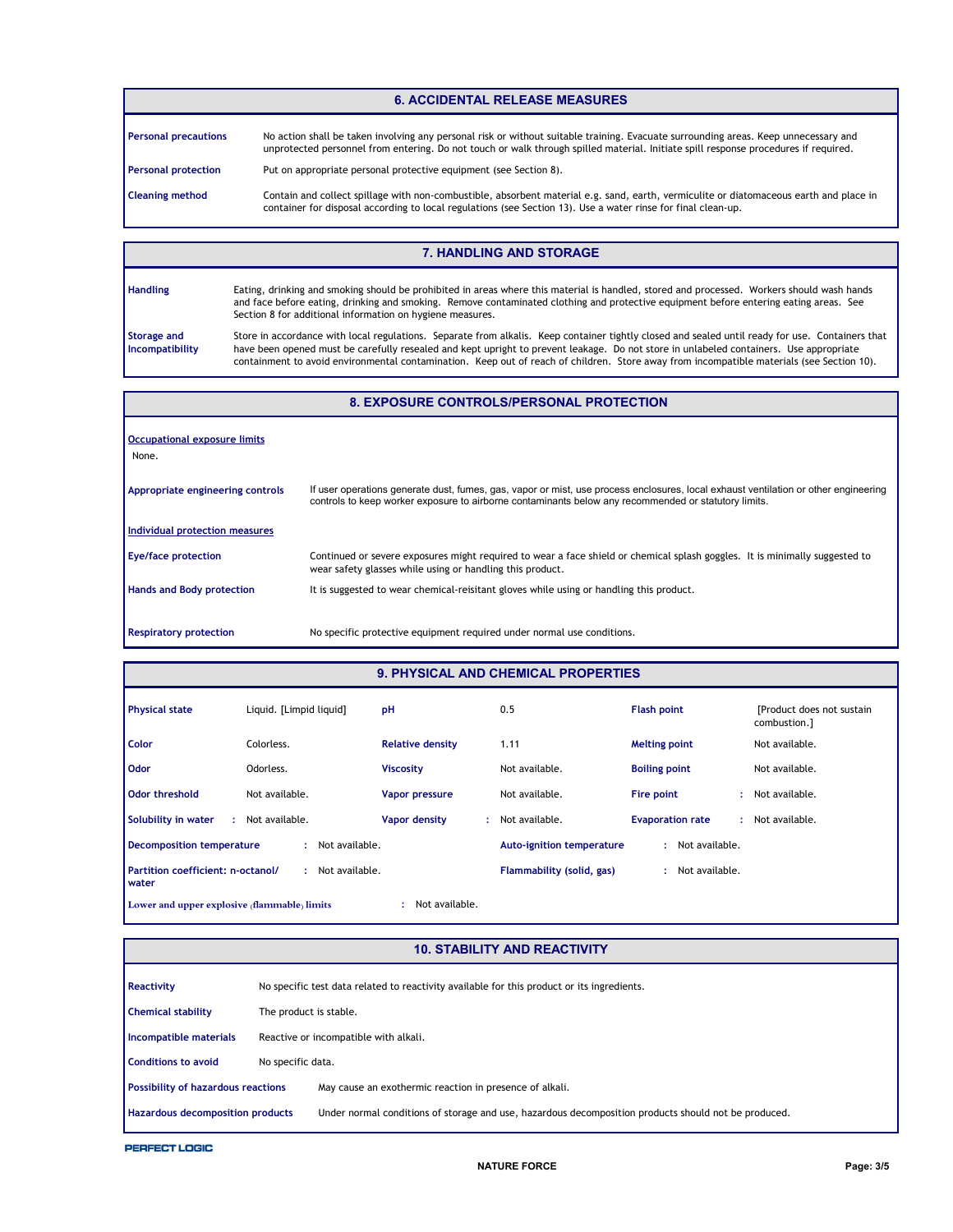|                                      |                                       |                                                   |                | <b>11. TOXICOLOGICAL INFORMATION</b>                  |                                             |
|--------------------------------------|---------------------------------------|---------------------------------------------------|----------------|-------------------------------------------------------|---------------------------------------------|
| <b>Route of exposure</b>             | Not available.                        |                                                   |                |                                                       |                                             |
|                                      | <b>Potential acute health effects</b> |                                                   |                | <b>Symptoms</b>                                       |                                             |
| <b>Eye contact</b>                   | May cause eye burn                    |                                                   |                | pain<br>watering<br>redness                           | Adverse symptoms may include the following: |
| <b>Skin contact</b>                  | May cause skin burns                  |                                                   |                | pain or irritation<br>redness<br>blistering may occur | Adverse symptoms may include the following: |
| Ingestion                            |                                       | May cause burns to mouth, throat and stomach.     |                | stomach pains                                         | Adverse symptoms may include the following: |
| <b>Inhalation</b>                    | respiratory tract irritation.         | Inhalation of vapors or mist may cause            |                | respiratory tract irritation<br>coughing              | Adverse symptoms may include the following: |
| <b>Toxicity data</b>                 |                                       |                                                   |                |                                                       |                                             |
| <b>Product/ingredient name</b>       |                                       | <b>Result</b>                                     | <b>Species</b> | <b>Dose</b>                                           | <b>Exposure</b>                             |
| Trade Secret: Organic acid           |                                       | LD50 Oral                                         | Rat            | 1000 mg/kg                                            |                                             |
| Information on toxicological effects |                                       |                                                   |                |                                                       |                                             |
| <b>Mutagenicity</b>                  |                                       | No known significant effects or critical hazards. |                |                                                       |                                             |
| <b>Teratogenicity</b>                |                                       | No known significant effects or critical hazards. |                |                                                       |                                             |
| <b>Developmental effects</b>         |                                       | No known significant effects or critical hazards. |                |                                                       |                                             |
| <b>Fertility effects</b>             |                                       | No known significant effects or critical hazards. |                |                                                       |                                             |
| <b>Sensitization</b>                 | Not available.                        |                                                   |                |                                                       |                                             |
| <b>Carcinogenicity</b>               |                                       | No known significant effects or critical hazards. |                |                                                       |                                             |
|                                      |                                       |                                                   |                |                                                       |                                             |

#### **12. ECOLOGICAL INFORMATION**

| <b>Ecotoxicity data</b> |
|-------------------------|
|-------------------------|

No ecotoxicological data listed for any component of this product.

**Persistence and degradability**

: Unknown Other adverse effects : Unknown **Bioaccumulative potential Mobility in soil :** Unknown **:** Unknown **:** Unknown **:** Unknown

- **13. DISPOSAL CONSIDERATIONS**
- **Disposal methods** Dispose content and container in accordance with local, regional and national regulation in force.

| <b>14. TRANSPORT INFORMATION</b>                                                                                            |                  |                                                          |                                       |               |                    |  |  |  |
|-----------------------------------------------------------------------------------------------------------------------------|------------------|----------------------------------------------------------|---------------------------------------|---------------|--------------------|--|--|--|
|                                                                                                                             | <b>UN</b> number | UN proper shipping name                                  | <b>Transport hazard class</b><br>(es) | Packing group | <b>TDG Placard</b> |  |  |  |
| <b>TDG Classification</b>                                                                                                   | 1760             | Corrosive liquid, n.o.s. (Trade<br>Secret: Organic acid) | 8                                     | Ш             | مختصف              |  |  |  |
| Product classified as per the following sections of the Transportation of Dangerous Goods Regulations: 2.40-2.42 (Class 8). |                  |                                                          |                                       |               |                    |  |  |  |
| <b>Additional</b><br>See shipping documents for specific information on DOT, IMDG or IATA<br>information                    |                  |                                                          |                                       |               |                    |  |  |  |